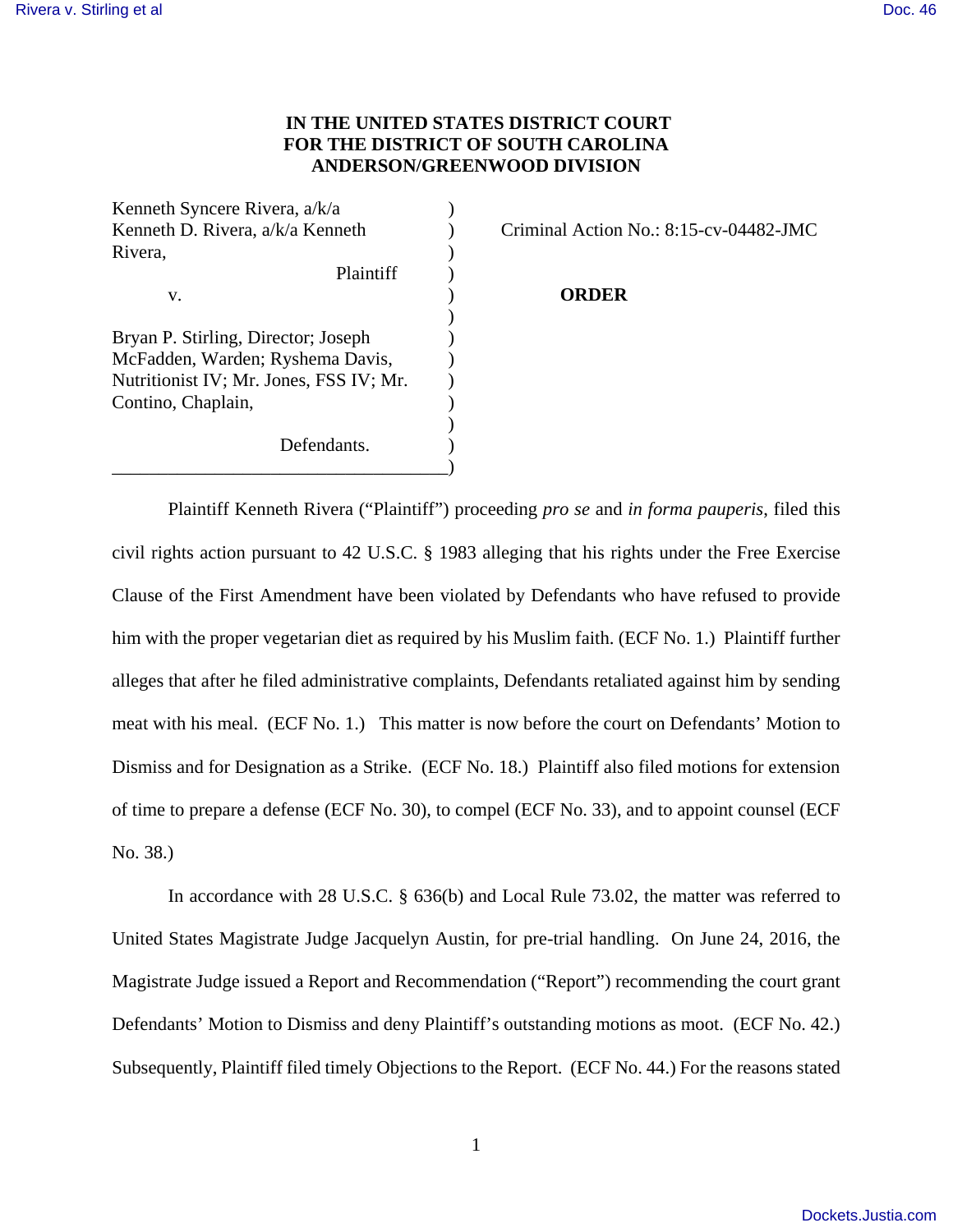herein, the court **ACCEPTS** the Report insofar as the Magistrate Judge recommends that Plaintiff's complaint should be dismissed, but the court departs from the reasoning of the Magistrate Judge as to the grounds on which the complaint is to be dismissed. The Magistrate Judge determined that Plaintiff's complaint should be dismissed because he failed to exhaust his administrate remedies as required by the Prison Litigation Reform Act, 42 U.S.C. § 1997e, as a prerequisite for a civil rights action. However, this court finds that Plaintiff's complaint is subject to dismissal pursuant to 28 U.S.C. § 1915(g).

 Over the preceding four years, Plaintiff has filed at least twenty cases in federal court. The vast majority of these cases have resulted in either dismissal of Plaintiff's complaint or a grant of summary judgment in favor of the defendants. Pursuant to 28 U.S.C. § 1915(g), if a "prisoner has, on 3 or more prior occasions, while incarcerated or detained in any facility, brought an action or appeal in a court of the United States that was dismissed on grounds that it is frivolous, malicious, or fails to state a claim upon which relief may be granted," the prisoner is unable to proceed under section 1915 unless "under imminent danger of serious physical injury." 28 U.S.C. § 1915(g). In order for a case to be properly designated as a strike, it must be dismissed in its entirety on grounds that it is frivolous, malicious, or fails to state a claim upon which relief may be granted. *Tolbert v. Stevenson*, 635 F.3d 646 (4th Cir. 2011)

 On June 15, 2016, this court entered an order in *Kenneth Rivera v. Scott Bodiford*, Civil Action No. 8:15-3272 (D.S.C. filed August 18, 2015) dismissing Plaintiff's civil rights action for failure to state a claim upon which relief could be granted. (8:15-3272; ECF No. 15.) The court also designated a strike pursuant to 28 U.S.C. § 1915(g). (*Id.*) On June 20, 2016, this court entered an order in *Kenneth Rivera v. Bryan Stirling*, Civil Action No. 8:15-2135 (D.S.C. filed May 29, 2015) dismissing Plaintiff's civil rights action for failure to state a claim upon which relief can be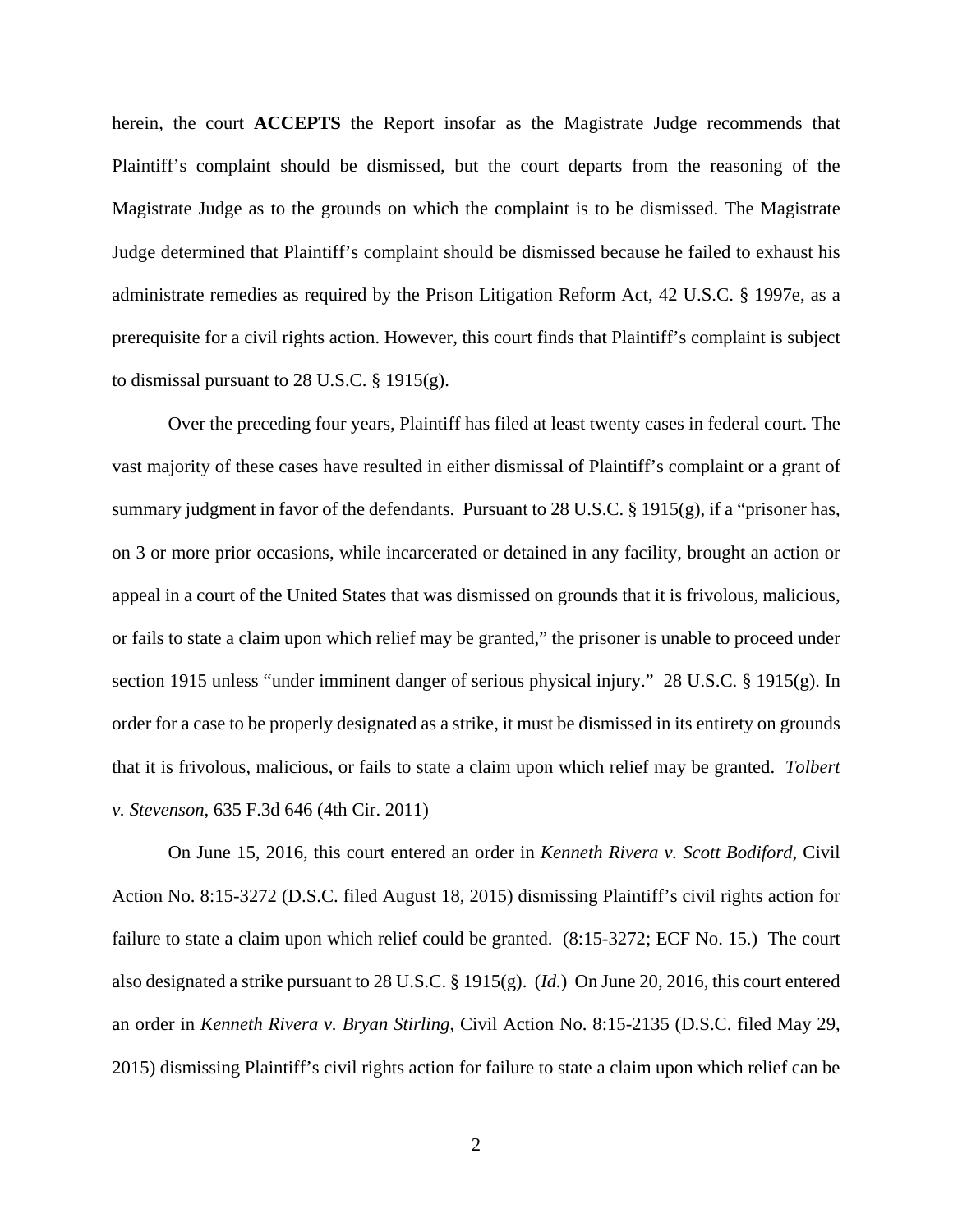granted. (8:15-2135; ECF No. 16.) The court also designated a strike pursuant to 28 U.S.C. § 1915(g). (*Id.*) Finally, on June 30, 2016, this court entered an order in *Kenneth Rivera v. Bryan Stirling*, Civil Action No. 8:15-2995 (D.S.C. filed July 31, 2015) dismissing Plaintiff's civil rights action for failure to state a claim upon which relief can be granted. (8:15-2995; ECF No. 15.) The court designated the filing in that case a strike pursuant to 28 U.S.C. § 1915(g) as well. (*Id.*)

To date, Plaintiff has accumulated at least three strikes pursuant to section  $1915(g)$ . Plaintiff does not allege, nor does it appear to this court based on Plaintiff's complaint, that Plaintiff is under imminent danger of serious physical injury. Accordingly, Plaintiff is unable to proceed *in forma pauperi*s with this claim in this court. Although prisoners have a constitutional right of access to the courts, that right is not without limits. *Blakely v. Wards*, 738 F.3d 607, 624 (4th Cir. 2013) (Motz, J., dissenting). "The three-strikes rule imposes a notable limit on a prisoner's ability to proceed *in forma pauperis* ("IFP"). *Id.* Thus, Plaintiff's complaint must be dismissed without prejudice to his right to re-file this action subject to the payment of the necessary filing fee.

For the foregoing reasons, this court **ACCEPTS, but for differing reasons,** the Report and Recommendation of the Magistrate Judge (ECF No. 42) insofar as the Magistrate Judge recommends that Plaintiff's complaint be dismissed. Defendants' Motion to Dismiss and for Designation as a Strike (ECF No. 18) is **DENIED** as moot. Plaintiff's motions (ECF Nos. 30, 33, 38) are also **DENIED** as moot. Plaintiff's complaint (ECF No. 1) is **DISMISSED** without prejudice pursuant to 28 U.S.C. § 1915(g).

## **IT IS SO ORDERED.**

J. Michelle Childs

United States District Judge